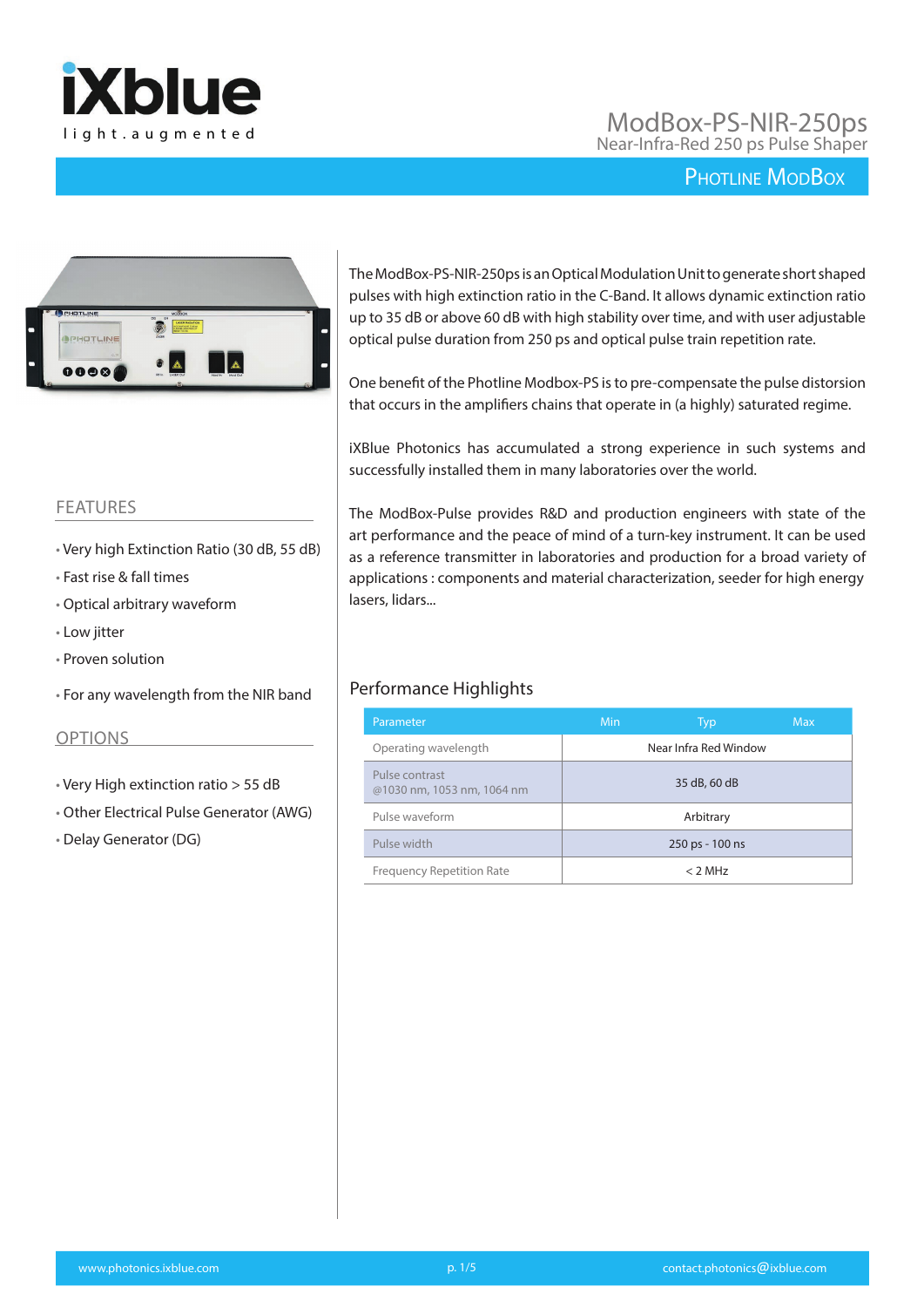

# light.augmented ModBox-PS-NIR-250ps Near-Infra-Red 250 ps Pulse Shaper

## PHOTLINE MODBOX

### Functional Block Diagram



The ModBox Pulse Shaper integrates the new Photline Smart Interface which allows control for the full system:

- a temporal pulse block based on a modulators set to ensure a very high optical pulse extinction ratio (30 dB, or 50 dB) over a large optical bandwidth,
- an automatic modulator bias control circuitry to garantee high extinction ratio stability over long periods of time,
- an Electrical Pulse Generator (EPG) composed of one Arbitrary Waveform Generator and Delay Generator. The EPG comes with a flexible Frequency Repetition rate and Pulse Width tunability. It is GUI programmable and can perform tasks like loading waveforms from a file to generate sine / square / and triangle waves..., changing clockrates, triggering etc.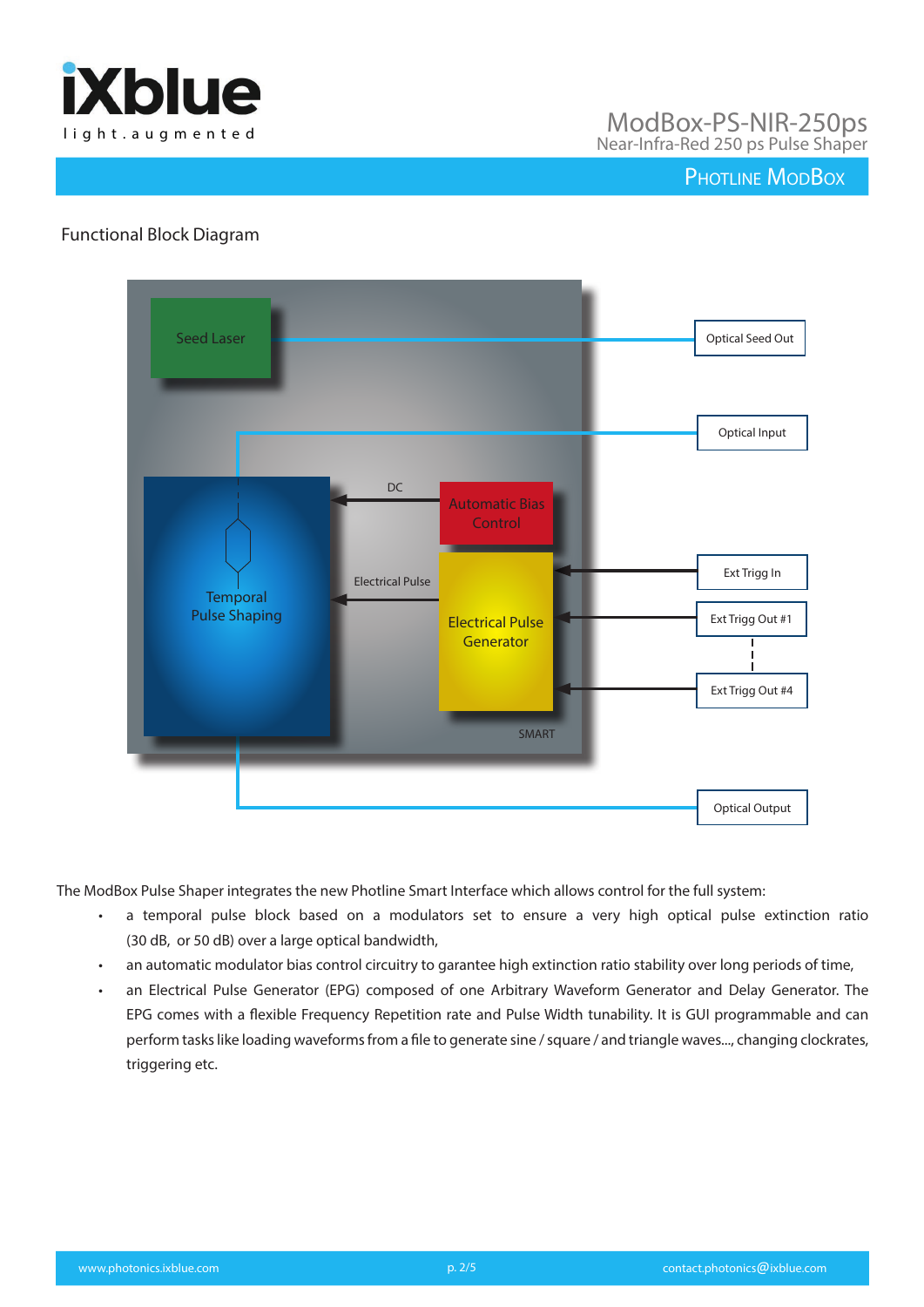

# light.augmented ModBox-PS-NIR-250ps Near-Infra-Red 250 ps Pulse Shaper

# PHOTLINE MODBOX

## Electrical Input Specifications

| Parameter              | Symbol                    | Condition                      | Min                      | <u>ivp</u>               | <b>Max</b> | Unit |
|------------------------|---------------------------|--------------------------------|--------------------------|--------------------------|------------|------|
| External trigger input |                           | 50 $\Omega$ with positive slop | - 1                      | $\overline{\phantom{a}}$ |            |      |
|                        | Frequency Repetition Rate | $\overline{\phantom{0}}$       | $\overline{\phantom{a}}$ | 20                       | MHz        |      |

### Optional Optical Seed Lasers Specifications

| Parameter                                 | Symbol                   | Condition                     | Min                       | Typ                      | <b>Max</b>               | Unit       |
|-------------------------------------------|--------------------------|-------------------------------|---------------------------|--------------------------|--------------------------|------------|
| Narrow line-width seed laser - Option N°1 |                          |                               |                           |                          |                          |            |
| Operating wavelength                      | $\lambda$                |                               | 1030 nm, 1053 nm, 1064 nm |                          |                          |            |
| Wavelength tuning range                   | $OP_{in}$                | By SW, temperature tuning     | $\overline{\phantom{0}}$  | 0.7                      |                          | nm         |
| Line-width                                | Δλ                       |                               |                           | 20                       | 100                      | kHz        |
| Output seed output power                  | $\overline{\phantom{a}}$ | CW signal, standard           | $\overline{a}$            | 10                       | $\overline{\phantom{a}}$ | mW         |
| Oscilator stability                       |                          | After a warm-up of 15 minutes | $\overline{a}$            | 30                       |                          | <b>MHz</b> |
| Return loss                               | ORL                      |                               | 40                        | $\overline{\phantom{a}}$ | $\overline{a}$           | dB         |
| Polarization extinction ratio             | <b>PER</b>               |                               | 20                        | 25                       |                          | dB         |
| Seed laser option - Option N°2            |                          |                               |                           |                          |                          |            |
| Operating wavelength                      | $\lambda$                |                               | 1030 nm, 1053 nm, 1064 nm |                          |                          |            |
| Wavelength tuning range                   | $OP_{in}$                | By SW, temperature tuning     |                           | 1                        | $\overline{\phantom{a}}$ | nm         |
| Line-width                                | Δλ                       |                               |                           | $\mathbf{1}$             | 20                       | <b>MHz</b> |
| Output seed output power                  |                          | CW signal, standard           | 100                       | $\overline{\phantom{a}}$ | $\overline{\phantom{a}}$ | mW         |
| Return loss                               | <b>ORL</b>               |                               | 40                        |                          |                          | dB         |
| Polarization extinction ratio             | <b>PER</b>               |                               | 20                        | 25                       |                          | dB         |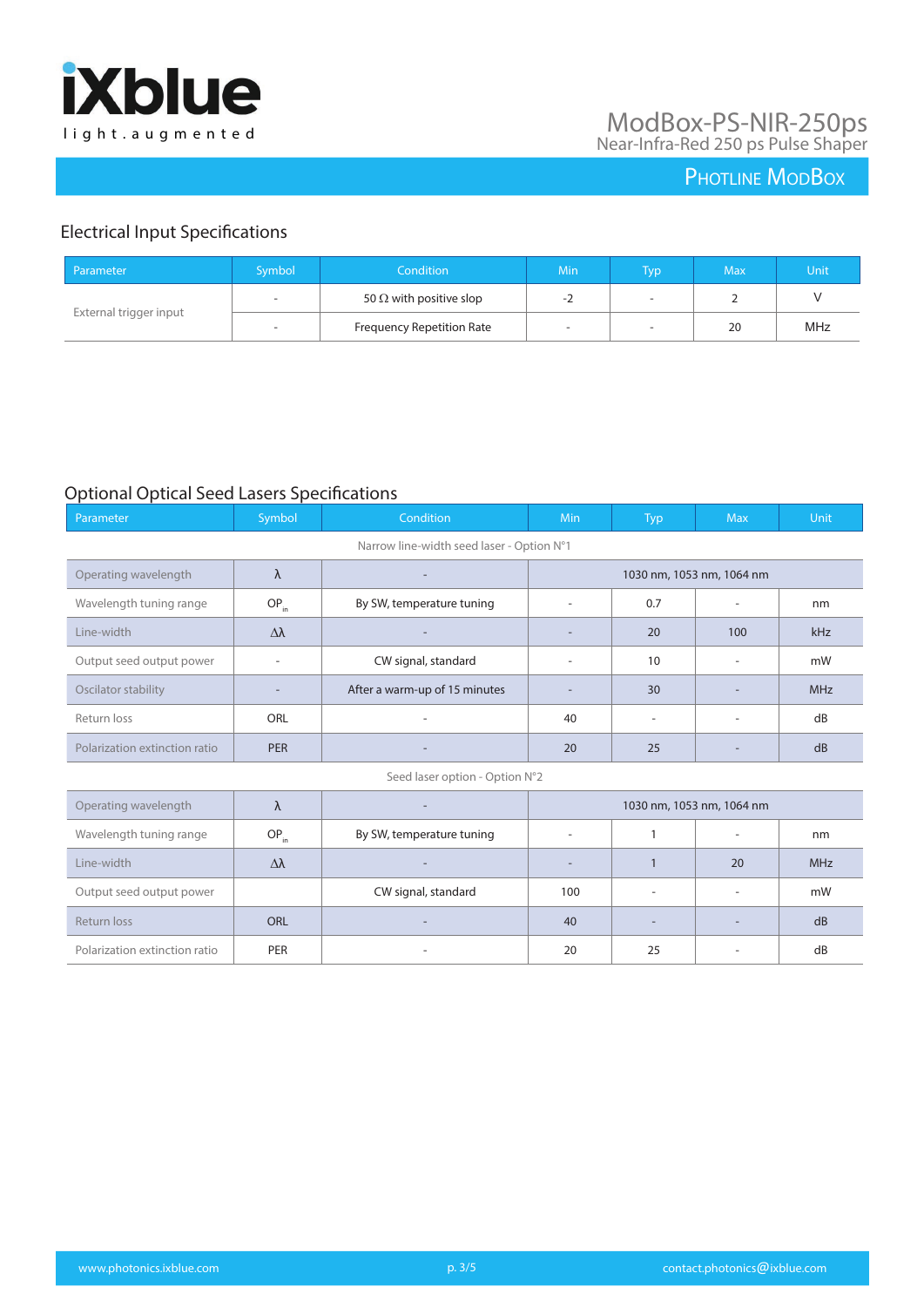

## PHOTLINE MODBOX

## Optical Output Specifications

| Parameter                            | Symbol                         | <b>Condition</b>                 | <b>Min</b>                 | Typ                      | <b>Max</b>               | Unit      |
|--------------------------------------|--------------------------------|----------------------------------|----------------------------|--------------------------|--------------------------|-----------|
| Operating wavelength                 | $\lambda$                      |                                  | 1 0 0 0                    |                          | 1080                     | nm        |
| Output pulse shapes                  | ٠                              | $\overline{\phantom{a}}$         | Arbitrary, user adjustable |                          |                          |           |
| Sample rate                          |                                | <b>GUI</b>                       | 25 M                       |                          | 4 <sub>G</sub>           | sample/s  |
| Number of samples                    | $\overline{\phantom{a}}$       | ٠                                | ٠                          | ÷.                       | 4                        | Msamples  |
| Pulse width                          | <b>PW</b>                      | Remotly adjustable               | 250 p                      |                          | 100n                     | S         |
| Frequency repetition rate            | <b>FRR</b>                     | Fixed by external trigger        |                            | $\overline{\phantom{a}}$ | 2 M                      | <b>Hz</b> |
| Rise time / Fall time                | $t/t_f$                        | 20 % - 80 %                      | ۰                          | 60                       |                          | ps        |
| <b>SER</b><br>Pulse extinction ratio |                                | ModBox-PS-250ps-30dB, $Dc < 1$ % | 30                         | 35                       | $\overline{\phantom{a}}$ | dB        |
|                                      | ModBox-PS-250ps-50dB, Dc < 1 % | 50                               | 60                         | $\overline{\phantom{a}}$ | dB                       |           |
| Extinction ratio stability           | <b>ASER</b>                    | Over 12 hours                    | $\overline{\phantom{a}}$   | $\overline{\phantom{a}}$ |                          | %rms      |
| Polarisation extinction ratio        | <b>PER</b>                     |                                  | 15                         | 20                       |                          | dB        |
| Optical return loss                  | ORL                            | $\overline{\phantom{a}}$         | 40                         | $\overline{\phantom{a}}$ | $\overline{\phantom{a}}$ | dB        |
| Insertion loss                       |                                | ModBox-PS-250ps-30dB, Dc < 1 %   | $\overline{\phantom{a}}$   | 5                        | $\overline{7}$           | dB        |
|                                      | IL                             | ModBox-PS-250ps-60dB, $Dc < 1$ % | $\overline{\phantom{a}}$   | 10                       | 12                       | dB        |